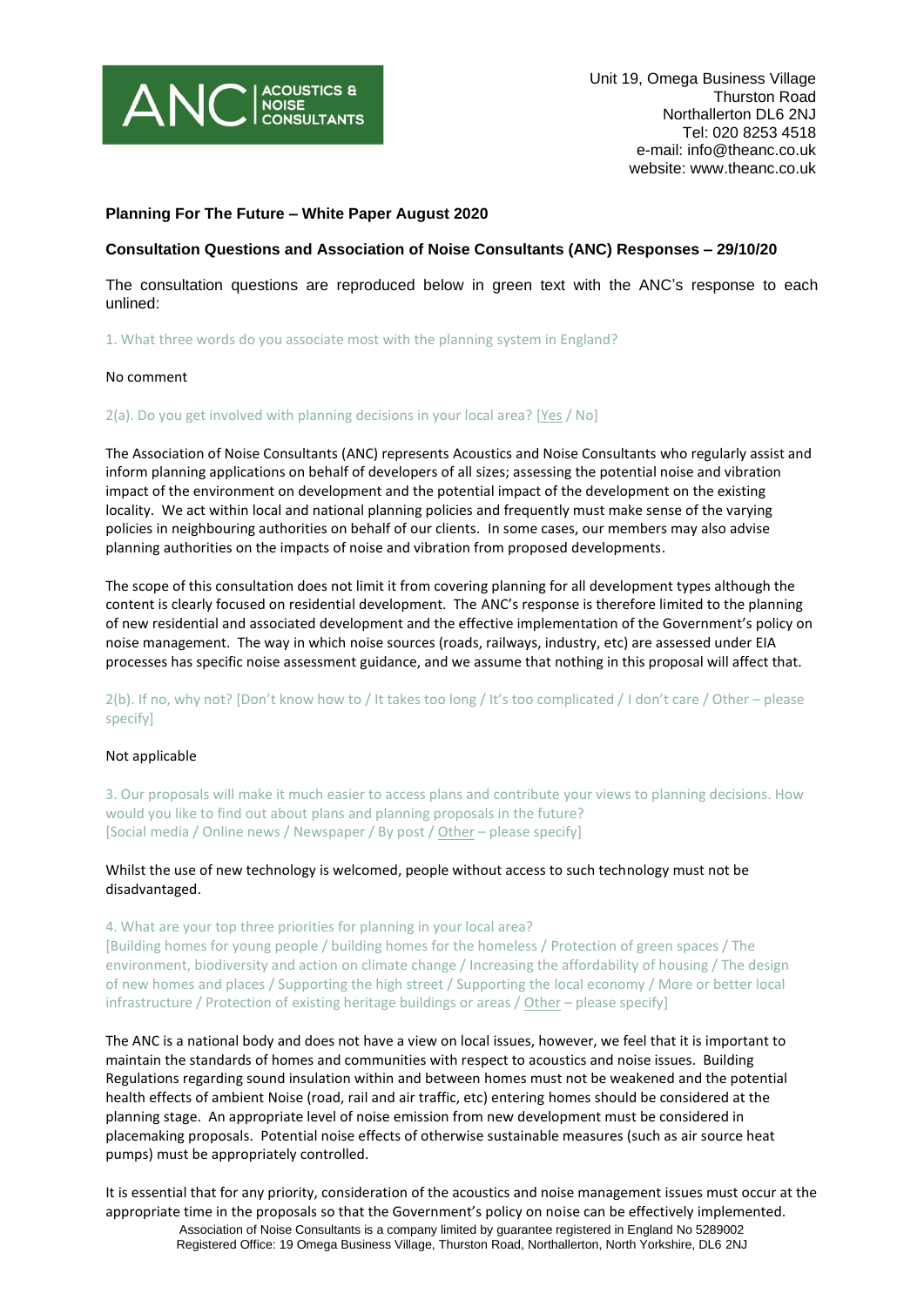Whilst the principle of simplifying local plans is supported, there must be adequate resource of qualified personnel at local authorities to enable this and there should be a commitment from the government to provide this.

Noise impacts and the required noise management must be considered at the appropriate time. New housing could be significantly affected by noise and require Good Acoustic Design to address this on any type of land, so that the Government's policy on noise is effectively implemented, achieving suitable noise standards and design needs across all land subject to development. Without proper attention, there is potential that, for example, housing is permitted in very noisy parts of Growth areas; without suitable noise assessment the health and wellbeing of future residents will suffer.

It is also important that the planning process serves to protect existing noise sensitive development from a significant change in the noise environment that can result from new residential development and its associated infrastructure.

Some local authorities adopt more stringent standards to protect health and quality of life based on local conditions and evidence they have researched locally. We feel that local authorities should continue to have the freedom to apply more stringent local noise standards where they have a local evidence base to support this approach. The simplification should not preclude this flexibility.

6. Do you agree with our proposals for streamlining the development management content of Local Plans, and setting out general development management policies nationally? [Yes / No / Not sure. Please provide supporting statement.]

Whilst the principle of streamlining development management of local plans is supported, there must be adequate resource of qualified personnel at local authorities to enable this and there should be a commitment from the government to provide this.

Whilst we can and should assess noise impacts from new noise sources in a local context, the effective management of noise to protect health and quality of life in and around new homes should in general be consistent across all parts of the country, so a set of common generic design goals for new housing is supported.

However, as indicated above, we feel local authorities should maintain freedom to apply more stringent local noise standards to protect health and quality of life with respect to certain types of noise source and noise sensitive development in the local context, where they have a local evidence base to support this approach. The streamlining should not preclude this flexibility.

7(a). Do you agree with our proposals to replace existing legal and policy tests for Local Plans with a consolidated test of "sustainable development", which would include consideration of environmental impact? [Yes / No / Not sure. Please provide supporting statement.]

We are concerned that the language used when launching this consultation implied the potential dilution of environmental standards, specifically with regard to the Prime Minister's comments about 'counting newts'. We would support a robust sustainability assessment framework that does not reduce any of the current environmental protection policies. Regarding sound, noise and vibration specifically, the framework should support the Noise Policy Statement for England and give equal weight to noise compared to other environmental factors that can also have health effects.

Local Plans that include development of major noise sources should include appraisals of the potential impact and management of these sources, in line with Government policy on noise management.

At present there is insufficient detail to know how this could work in practice to meet local needs. What is considered a sustainable development in a low noise sensitive area may not be the case in a high noise sensitive area.

7(b). How could strategic, cross-boundary issues be best planned for in the absence of a formal Duty to Cooperate?

No comment, The ANC is a national body and does not have a view on local issues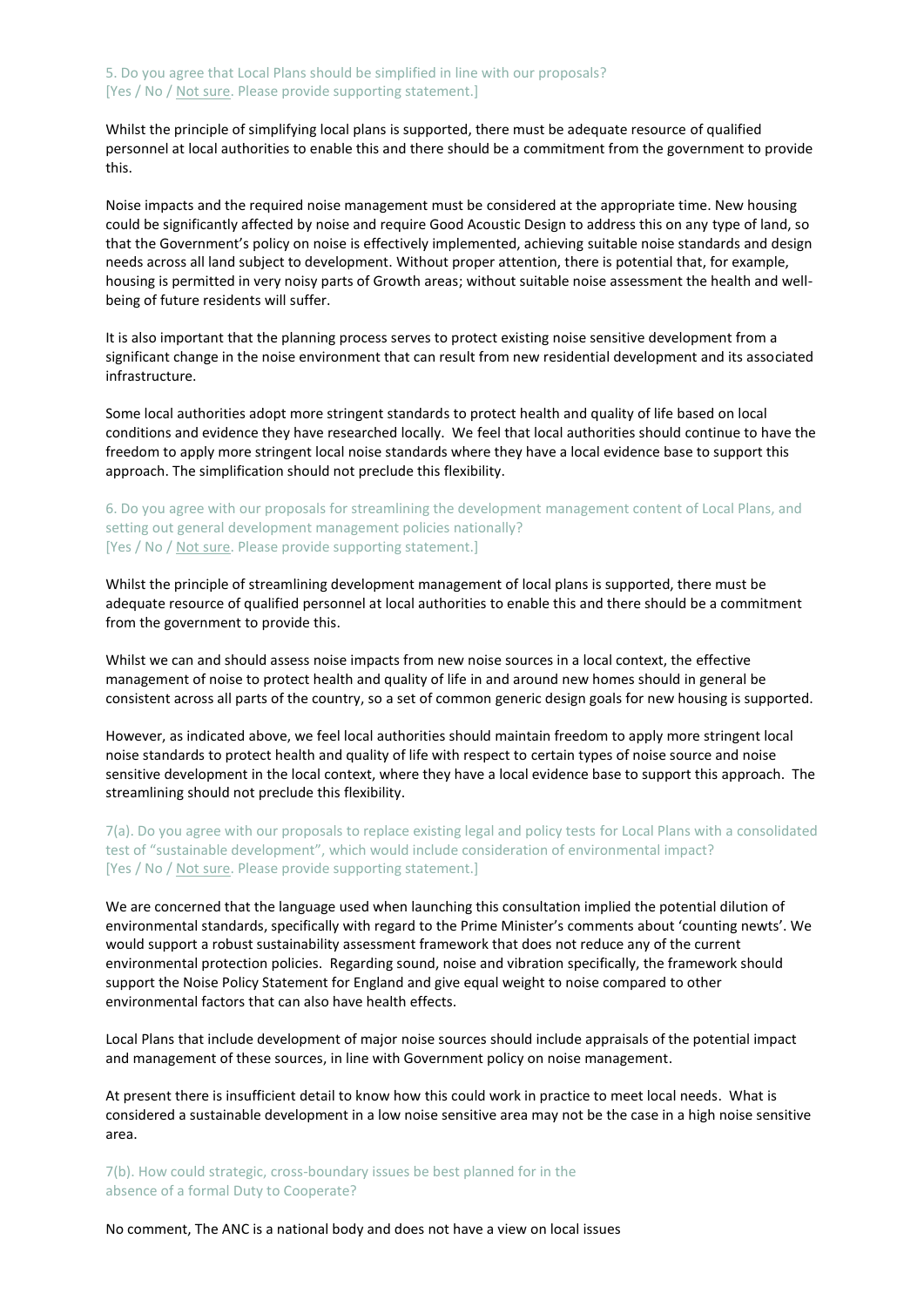8(a). Do you agree that a standard method for establishing housing requirements (that takes into account constraints) should be introduced? [Yes / No / Not sure. Please provide supporting statement.]

## No Comment

8(b). Do you agree that affordability and the extent of existing urban areas are appropriate indicators of the quantity of development to be accommodated? [Yes / No / Not sure. Please provide supporting statement.] No Comment

9(a). Do you agree that there should be automatic outline permission for areas for substantial development (*Growth* areas) with faster routes for detailed consent? [Yes / No / Not sure. Please provide supporting statement.]

Any permission should be subject to the design and location being appropriate considering the local ambient noise climate. The adoption of pre-approved forms of development risks stifling creative and novel building techniques which should be encouraged.

We have concerns that housing proposals may be approved by a fast track process that does not properly take account of the need for Good Acoustic Design to mitigate potential adverse effects of noise on the health and quality of life both for existing and future residents.

# 9(b). Do you agree with our proposals above for the consent arrangements for *Renewal* and *Protected* areas? [Yes / No / Not sure. Please provide supporting statement.]

In general, provided there is a process to assess noise impacts so that Government policy on noise can be effectively implemented. This could include a risk assessment approach such as that laid out in Professional Practice Guidance: Planning and Noise – New Residential Development 2017, to allow developments in low risk noise sites to proceed without further detailed noise assessment. This document is referenced in the Government's Planning Practice Guidance on Noise:<https://www.gov.uk/guidance/noise--2>

The framework should support the Noise Policy Statement for England and give equal weight to noise compared to other environmental factors that can also have health effects.

9(c). Do you think there is a case for allowing new settlements to be brought forward under the Nationally Significant Infrastructure Projects regime? [Yes / No / Not sure. Please provide supporting statement.]

Any permission should be subject to the design and location being appropriate considering the local ambient noise climate.

This said, the current DCO process requires an Environmental Impact Assessment that requires full noise assessment, meaning that the requirements of the Government's noise policy can be met.

10. Do you agree with our proposals to make decision-making faster and more certain? [Yes / No / Not sure. Please provide supporting statement.]

Whilst the principle of faster decision making is supported, there must be adequate resource of qualified personnel at local authorities to enable this and there should be a commitment from the government to provide this.

The process must allow Environmental Health departments adequate time and resources to comment on environmental impacts, including noise, and to set appropriate planning conditions to avoid significant adverse effects and so that adverse effects are mitigated and reduced to a minimum. In our experience the level of suitably skilled practitioners within local authorities is not sufficient at present and needs to be increased. The level of scrutiny and consultation available must be suitable and proportionate to the development proposals. Community members who move to an area following adoption of the local plan (which could cover a period of 20 years) should be adequately consulted on subsequent local development proposals that could affect them, and this should be supported.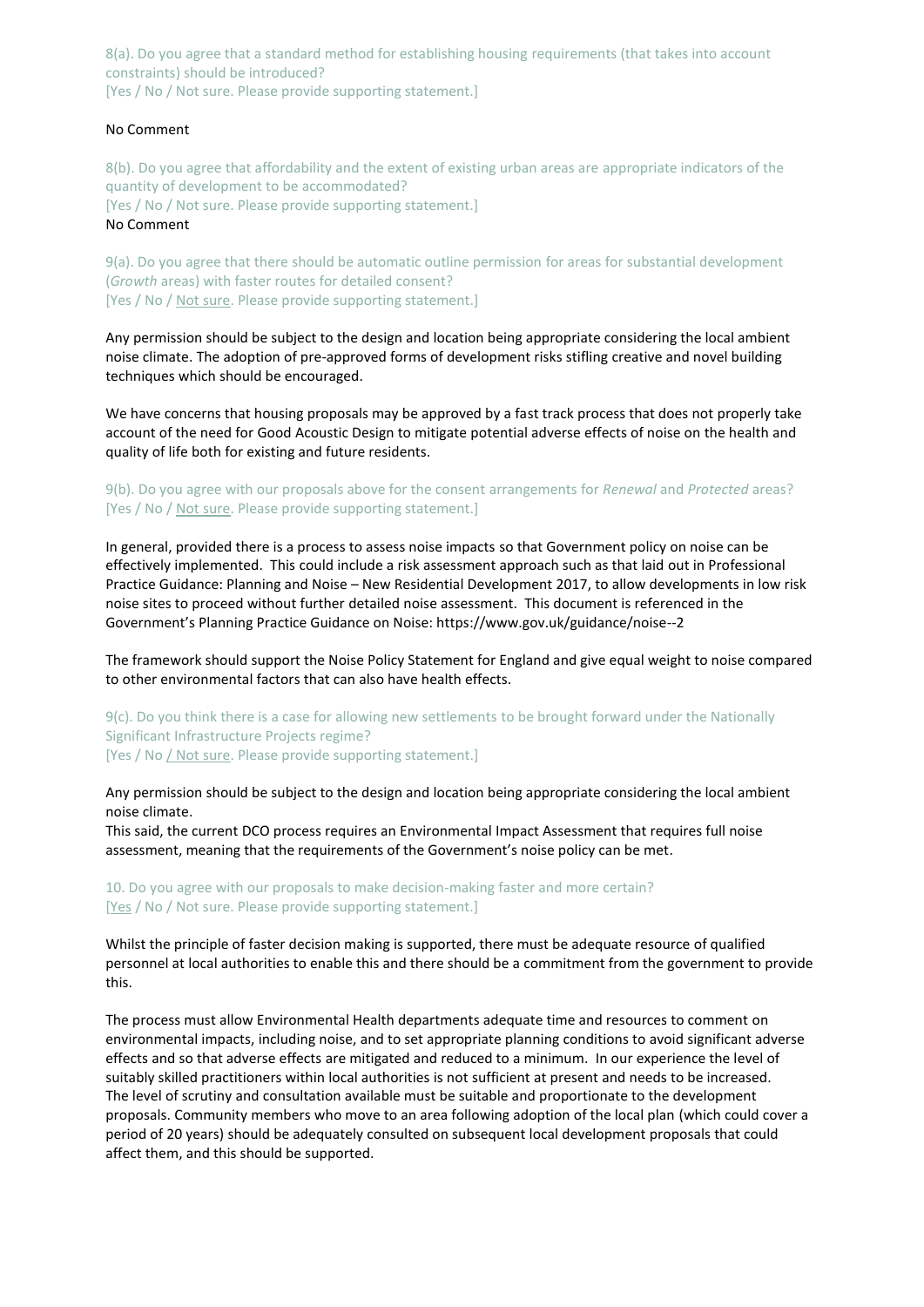11. Do you agree with our proposals for accessible, web-based Local Plans? [Yes / No / Not sure. Please provide supporting statement.]

Yes, in principle, provided adequate resources are available for local authorities, and the information is adequately accessible to all consultees (some consultees will not have internet access). Information related to potential noise impacts and their proposed management can generally be presented clearly web based.

12. Do you agree with our proposals for a 30 month statutory timescale for the production of Local Plans? [Yes / No / Not sure. Please provide supporting statement.]

Whilst the principle is supported, there must be adequate resource of qualified personnel at local authorities to enable this and there should be a commitment from the government to provide this.

13(a). Do you agree that Neighbourhood Plans should be retained in the reformed planning system? [Yes / No / Not sure. Please provide supporting statement.]

Yes

13(b). How can the neighbourhood planning process be developed to meet our objectives, such as in the use of digital tools and reflecting community preferences about design?

Whilst the use of new technology is welcomed, people without access to such technology must not be disadvantaged. The adoption of pre-approved forms of development based on community preferences risks stifling creative and novel building techniques which should be encouraged.

14. Do you agree there should be a stronger emphasis on the build out of developments? And if so, what further measures would you support? [Yes / No / Not sure. Please provide supporting statement.]

# No Comment

15. What do you think about the design of new development that has happened recently in your area? [Not sure or indifferent / Beautiful and/or well-designed / Ugly and/ or poorly-designed / There hasn't been any / Other – please specify]

No comment, The ANC is a national body and does not have a view on local issues

16. Sustainability is at the heart of our proposals. What is your priority for sustainability in your area? [Less reliance on cars / More green and open spaces / Energy efficiency of new buildings / More trees / Other – please specify]

The ANC is a national body and does not have a view on local issues, however, we feel that it is important to maintain the standards of homes and communities with respect to acoustics and noise issues. Building Regulations regarding sound insulation within and between homes must not be weakened and the potential health effects of ambient Noise (road, rail and air traffic, etc) entering the home should be considered at the planning stage. An appropriate level of noise emission from new development must be considered in placemaking proposals. Potential noise effects of otherwise sustainable measures (such as air source heat pumps) must be appropriately controlled.

# 17. Do you agree with our proposals for improving the production and use of design guides and codes? [Yes / No / Not sure. Please provide supporting statement.]

The ANC is a national body and does not have a view on local issues, however, we feel that it is important to maintain the standards of homes and communities with respect to acoustics and noise issues. Building Regulations regarding sound insulation within and between homes must not be weakened and the potential health effects of ambient Noise (road, rail and air traffic, etc) entering the home should be considered at the planning stage. An appropriate level of noise emission from new development must be considered in placemaking proposals. Potential noise effects of otherwise sustainable measures (such as air source heat pumps) must be appropriately controlled.

The proposed National Design Code should include acoustics, and the ANC would be happy to help provide the necessary input and/or to be consulted. There are a number of well-established standards and guidelines that are in use and should be referenced, including Professional Practice Guidance; Planning and Noise - New Residential Development, 2017 and BS 8233:2014 Guidance on sound insulation and noise reduction for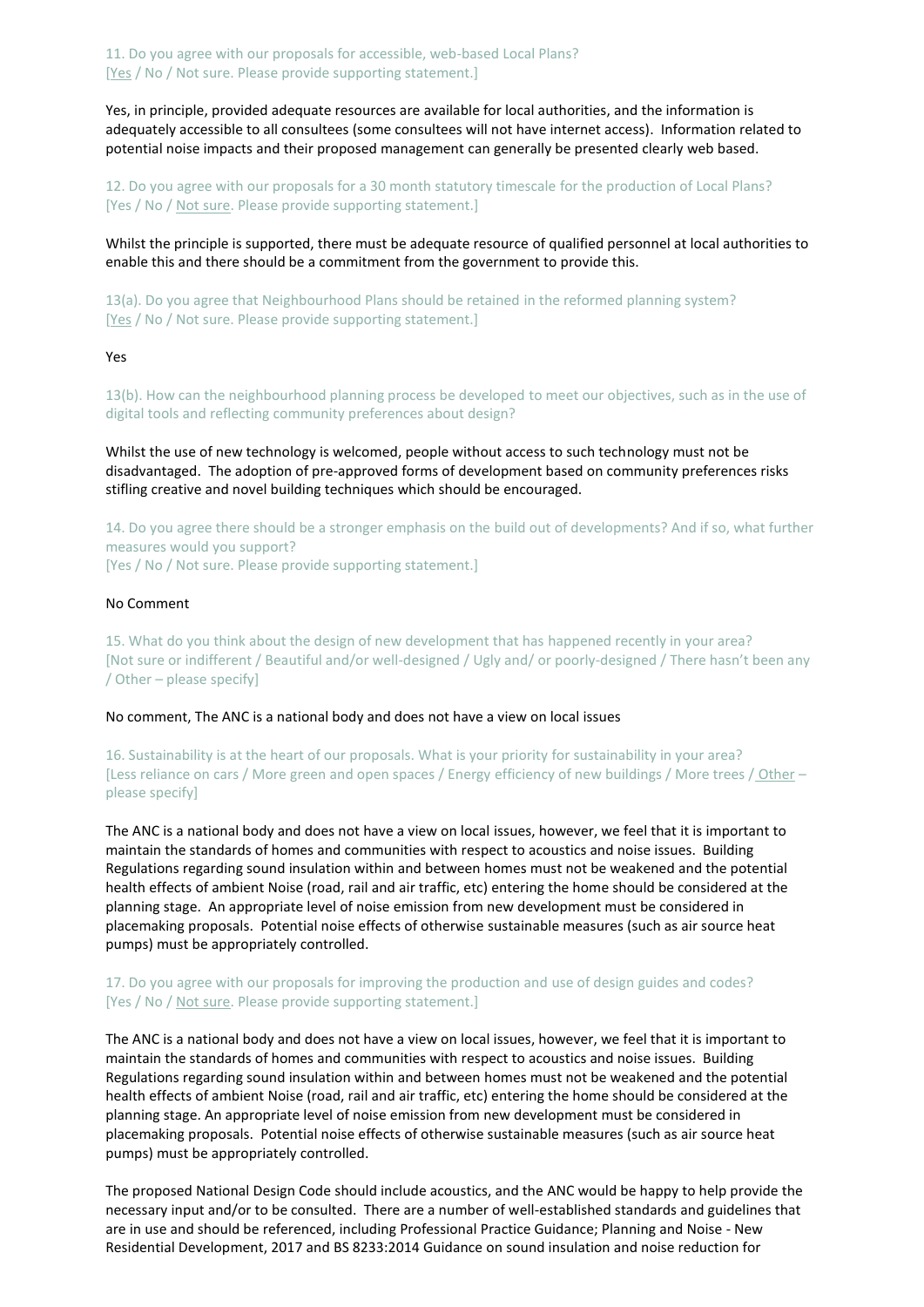buildings, and BS 4142:2014 Methods for rating and assessing industrial and commercial sound. The first two of these are already referenced in the Government's Planning Practice Guidance on noise <https://www.gov.uk/guidance/noise--2>

18. Do you agree that we should establish a new body to support design coding and building better places, and that each authority should have a chief officer for design and place-making? [Yes / No / Not sure. Please provide supporting statement.]

Whilst the principle is supported:

- 1. Design encompasses far more than the visual appearance of buildings;
- 2. The Building Regulations control process must not be undermined, or any replacement must ensure noise is controlled to at least the same standard;
- 3. There must be adequate resource of qualified personnel at local authorities to enable this and there should be a commitment from the government to provide this.

The ANC supports the establishment of any body that will help to ensure Good Acoustic Design is applied throughout. The membership of this new body should include a wide range of technical specialists including an acoustics specialist(s).

In addition to an LPA chief officer for design and placemaking, there needs to be a lead officer for environmental impact/sustainability/health (in a planning context) to ensure environmental impact/sustainability/health considerations are given adequate weight.

19. Do you agree with our proposal to consider how design might be given greater emphasis in the strategic objectives for Homes England?

[Yes / No / Not sure. Please provide supporting statement.]

Whilst the principle is supported:

- 1. Design encompasses far more than the visual appearance of buildings;
- 2. The Building Regulations control process must not be undermined, or any replacement must ensure noise is controlled to at least the same standard;

Any body that helps to ensure good design including Good Acoustics Design is supported.

20. Do you agree with our proposals for implementing a fast-track for beauty? [Yes / No / Not sure. Please provide supporting statement.]

Whilst the principle is supported:

- 1. Design encompasses far more than the visual appearance of buildings;
- 2. The Building Regulations control process must not be undermined, or any replacement must ensure noise is controlled to at least the same standard;

21. When new development happens in your area, what is your priority for what comes with it? [More affordable housing / More or better infrastructure (such as transport, schools, health provision) / Design of new buildings / More shops and/or employment space / Green space / Don't know / Other – please specify]

# The ANC is a national body and does not have a view on local issues, however, we feel that it is important to maintain the standards of homes and communities with respect to acoustics and noise issues.

22(a). Should the Government replace the Community Infrastructure Levy and Section 106 planning obligations with a new consolidated Infrastructure Levy, which is charged as a fixed proportion of development value above a set threshold?

[Yes / No / Not sure. Please provide supporting statement.]

# No Comment

22(b). Should the Infrastructure Levy rates be set nationally at a single rate, set nationally at an area-specific rate, or set locally?

[Nationally at a single rate / Nationally at an area-specific rate / Locally]

### No Comment